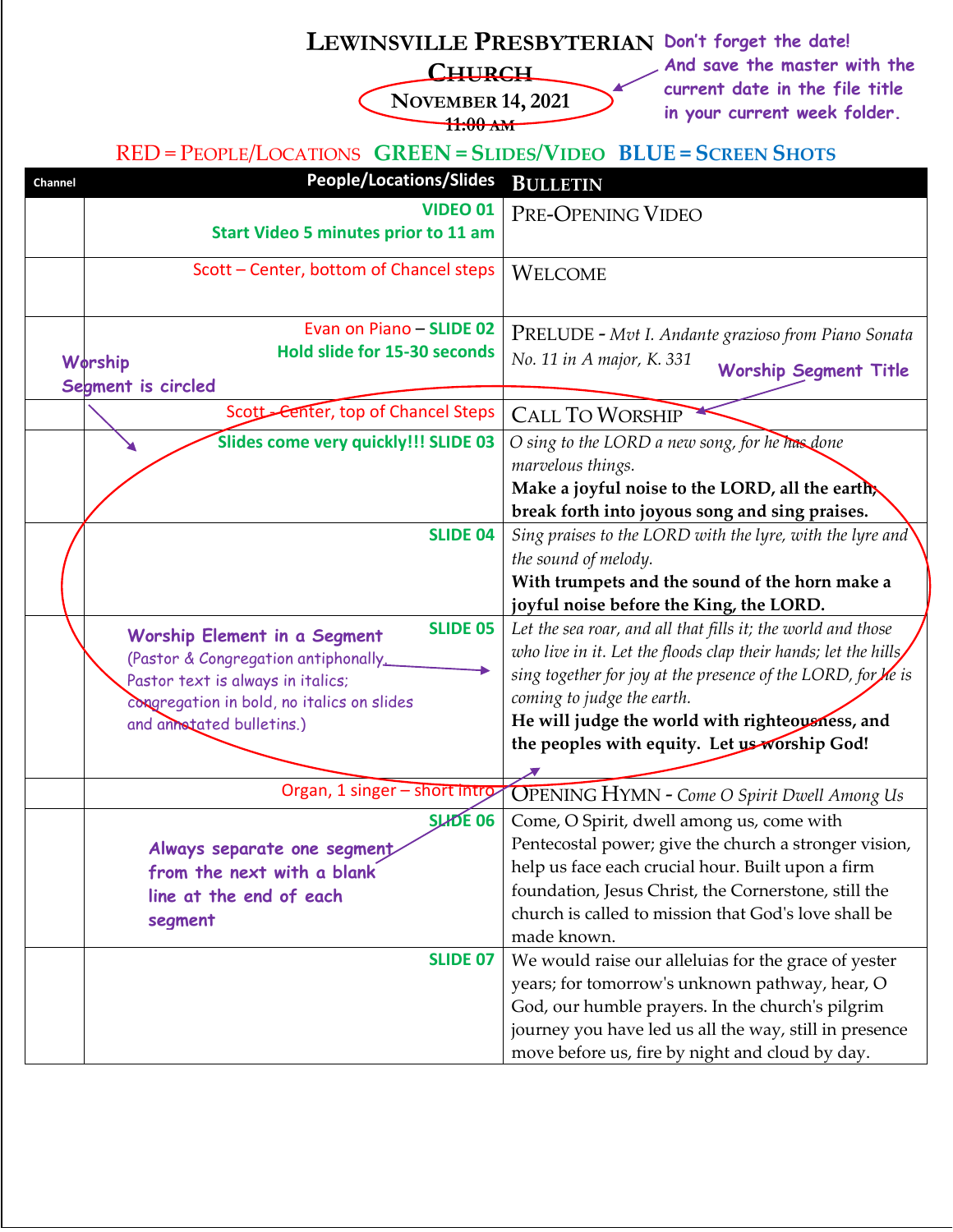| <b>People/Locations/Slides</b><br>Channel             | <b>BULLETIN</b>                                                      |
|-------------------------------------------------------|----------------------------------------------------------------------|
| <b>SLIDE 08</b>                                       | Come, O Spirit, dwell among us, give us words of                     |
| For Hymn verses, no italics in 11 or 12 point         | fire and flame. Help our feeble lips to praise you,                  |
| And cinch up words to use all space in<br>type.       | glorify your holy name. Father, Son, and Holy Spirit,                |
| the table box. The purpose for providing words        | Three in One: what mystery! We would sing our loud                   |
| is so that the AV Team can follow the singing         | hosannas now and through eternity.                                   |
| and know when to go to the next slide.                |                                                                      |
| Jen - Center, behind Table                            | <b>CALL TO CONFESSION</b>                                            |
| After short intro - SILENCE.                          | No space here                                                        |
| Slide comes after silence with the pastor invites all | Almighty and merciful God, from whom comes all                       |
| to pray together  SLIDE 09                            | that is good, we praise you for your mercies, for your               |
|                                                       | goodness that has created us, your grace that has                    |
|                                                       | sustained us, your discipline that corrects us, your                 |
|                                                       | patience that bears with us, and your love that                      |
|                                                       | redeems us. Forgive us for our sins, help us to love                 |
|                                                       | you, and teach us to be thankful for all your gifts by               |
| Note that there is                                    | serving you and delighting to do your will, through                  |
| no blank line                                         | Jesus Christ our Lord. Amen.                                         |
| between the title of                                  |                                                                      |
| Person - Center, behind Table<br>a segment and its    | <b>ASSURANCE OF FORGIVENESS</b>                                      |
| element(s).                                           |                                                                      |
|                                                       |                                                                      |
| Organ, 1 singer = short intro                         | <b>RESPONSE - Glory to God</b>                                       |
| <b>SLIDE 10</b>                                       | Gloria, gloria, in excelsis Deo! Gloria, gloria,                     |
| This verse is repeated 3 times. Hold slide until      | alleluia, alleluia!                                                  |
| music is done                                         |                                                                      |
|                                                       |                                                                      |
|                                                       |                                                                      |
| Scott - Center, sitting on Chancel Steps              | <b>CHILDREN'S MESSAGE</b>                                            |
|                                                       |                                                                      |
| Lay Reader at Lectern                                 |                                                                      |
|                                                       | SCRIPTURE READINGS - Psalm 16; 1 Samuel 2:1-10                       |
|                                                       |                                                                      |
| Scott - in Pulpit                                     | <b>SERMON</b>                                                        |
|                                                       |                                                                      |
| Organ, 1 singer - short intro                         |                                                                      |
|                                                       | <b>SERMON HYMN - Called as Partners in Christ's</b>                  |
|                                                       | Service                                                              |
| <b>SLIDE-11</b><br>Music titles are always in italics | Called as partners in Christ's service, called to                    |
|                                                       | ministries of grace, we respond with deep                            |
|                                                       | commitment fresh new lines of faith to trace. May we                 |
|                                                       | learn the art of sharing, side by side and friend with               |
|                                                       | friend, equal partners in our caring to fulfill God's<br>chosen end. |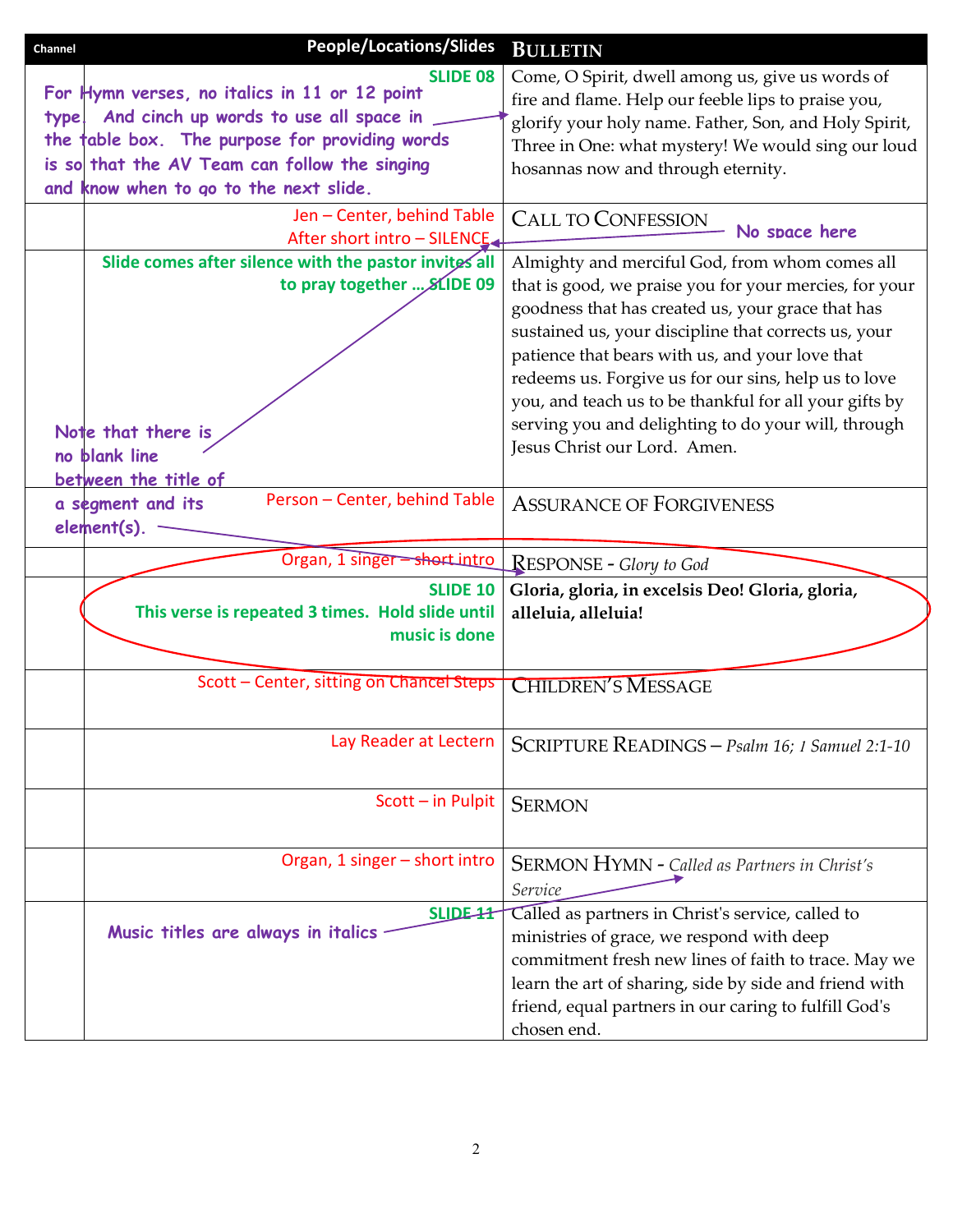| Channel | <b>People/Locations/Slides</b>                                                                                                                                                                                                                                                                                                                                                                                                                                 | <b>BULLETIN</b>                                                                                                                                                                                                                                                                                                                                                                                                                                                                                                                                                                                                                                                             |
|---------|----------------------------------------------------------------------------------------------------------------------------------------------------------------------------------------------------------------------------------------------------------------------------------------------------------------------------------------------------------------------------------------------------------------------------------------------------------------|-----------------------------------------------------------------------------------------------------------------------------------------------------------------------------------------------------------------------------------------------------------------------------------------------------------------------------------------------------------------------------------------------------------------------------------------------------------------------------------------------------------------------------------------------------------------------------------------------------------------------------------------------------------------------------|
|         | <b>SLIDE 12</b><br>No blank line (space) between<br>elements in a worship segment.                                                                                                                                                                                                                                                                                                                                                                             | Christ's example, Christ's inspiring, Christ's clear call<br>to work and worth, let us follow, never faltering,<br>reconciling folk on earth. Men and women, richer,<br>poorer, all God's people, young and old, blending<br>human skills together, gracious gifts from God<br>unfold.                                                                                                                                                                                                                                                                                                                                                                                      |
|         | <b>SLIDE 13</b>                                                                                                                                                                                                                                                                                                                                                                                                                                                | Thus new patterns for Christ's mission, in a small or<br>global sense, help us bear each other's burdens,<br>breaking down each wall or fence. Words of comfort,<br>words of vision, words of challenge, said with care,<br>bring new power and strength for action, make us<br>colleagues free and fair.                                                                                                                                                                                                                                                                                                                                                                   |
|         | <b>SLIDE 14</b>                                                                                                                                                                                                                                                                                                                                                                                                                                                | So God grant us for tomorrow ways to order human<br>life that surround each person's sorrow with a calm<br>that conquers strife. Make us partners in our living,<br>our compassion to increase, messengers of faith thus<br>giving hope and confidence and peace.                                                                                                                                                                                                                                                                                                                                                                                                           |
|         | Jen - at Lectern                                                                                                                                                                                                                                                                                                                                                                                                                                               | <b>AFFIRMATION OF FAITH</b>                                                                                                                                                                                                                                                                                                                                                                                                                                                                                                                                                                                                                                                 |
|         | Slide comes quickly after "Let us say what we<br>believe  SLIDE 15<br>Our "normal" affirmation is The<br>Apostles Creed. For the slides,<br>copy one of your 5 choices of the<br>pairs of Apostles Creed slides from<br>the Standard Slides folder and<br><b>SLIDE 16</b><br>paste into your current week folder.<br>Then add the slide number at the<br>beginning. No need to change the<br>rest of the slide name. These slides<br>are already done for you. | I believe in God, the Father almighty, Maker of<br>heaven and earth, and in Jesus Christ, his only Son,<br>our Lord, who was conceived by the Holy Ghost,<br>born of the Virgin Mary, suffered under Pontius<br>Pilate, was crucified, dead, and buried; he<br>descended into hell; the third day he rose again<br>from the dead;<br>he ascended into heaven, and sitteth on the right<br>hand of God the Father Almighty; from thence he<br>shall come to judge the quick and the dead. I<br>believe in the Holy Ghost; the holy catholic churgh;<br>the communion of saints; the forgiveness of sins;<br>the resurrection of the body; and the life<br>everlasting. Amen. |
|         | Several people - center, in front of the table with a<br>passable microphone<br>SLIDE <sub>17</sub><br>Hold slide until speakers have finished.                                                                                                                                                                                                                                                                                                                | <b>MOMENT FOR CARE MINISTRY</b><br>Note that sometimes there will be different<br>things happening in worship. Be sure to ask<br>the pastor what any new element will look like!                                                                                                                                                                                                                                                                                                                                                                                                                                                                                            |
|         | Scott - Center, bottom of Chancel steps                                                                                                                                                                                                                                                                                                                                                                                                                        | <b>ANNOUNCEMENTS</b>                                                                                                                                                                                                                                                                                                                                                                                                                                                                                                                                                                                                                                                        |
|         | Piano, 1 singer<br><b>SLIDE 18</b><br>Hold slide for 15-30 seconds                                                                                                                                                                                                                                                                                                                                                                                             | <b>OFFERTORY</b> - The Call                                                                                                                                                                                                                                                                                                                                                                                                                                                                                                                                                                                                                                                 |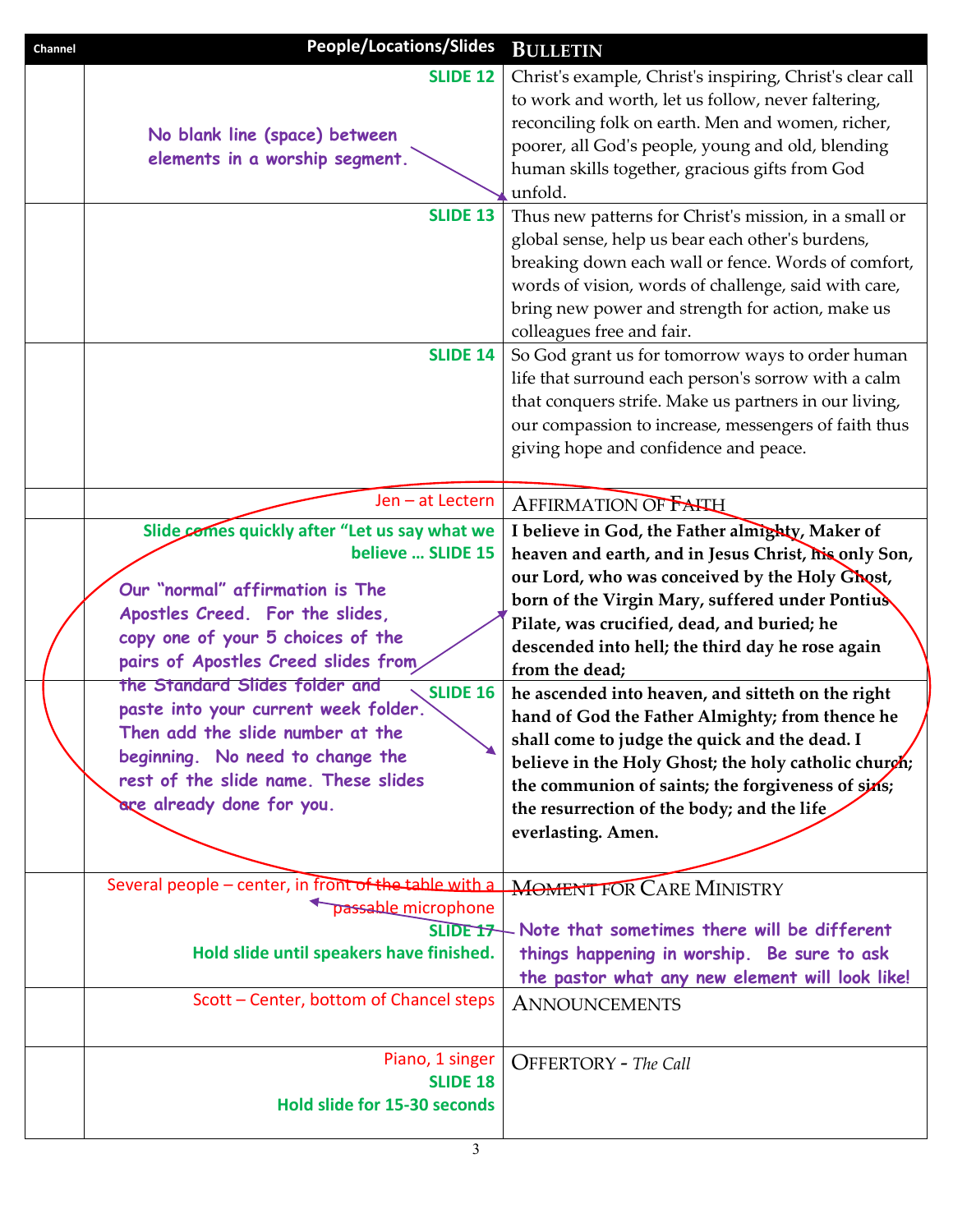| Channel | <b>People/Locations/Slides</b>                                                                    | <b>BULLETIN</b>                                                                                                                                                                                                                                                                                                                                                |
|---------|---------------------------------------------------------------------------------------------------|----------------------------------------------------------------------------------------------------------------------------------------------------------------------------------------------------------------------------------------------------------------------------------------------------------------------------------------------------------------|
|         | Organ, 1 singer - short intro                                                                     | RESPONSE - Doxology                                                                                                                                                                                                                                                                                                                                            |
|         | <b>SLIDE 19</b>                                                                                   | Praise God, from whom all blessings flow; praise<br>Christ all people here below; praise Holy Spirit<br>evermore; praise Triune God, whom we adore.<br>Amen.                                                                                                                                                                                                   |
|         | Layne - Center, behind Table                                                                      | PRAYERS OF THE PEOPLE AND THE LORD'S<br>PRAYER                                                                                                                                                                                                                                                                                                                 |
|         | Slide comes near end of prayer after the words<br>" as he taught his disciples to pray " SLIDE 20 | Our Father, who art in Heaven, hallowed be thy<br>name. Thy kingdom come, thy will be done, on earth<br>as it is in heaven. Give us this day our daily bread;<br>and forgive us our debts, as we forgive our debtors;<br>and lead us not into temptation, but deliver us from<br>evil. For thine is the kingdom and the power and the<br>glory, forever. Amen. |
|         | Organ, 1 singer - Short intro                                                                     | CLOSING HYMN - Come Ye, Thankful People Come                                                                                                                                                                                                                                                                                                                   |
|         | <b>SLIDE 21</b>                                                                                   | Come, ye thankful people, come, raise the song of<br>harvest-home! All is safely gathered in, ere the<br>winter storms begin: God our Maker doth provide<br>for our wants to be supplied; Come to God's own<br>temple, come, raise the song of harvest-home.                                                                                                   |
|         | <b>SLIDE 22</b>                                                                                   | All the world is God's own field, fruit unto His<br>praise to yield, wheat and tares together sown, unto<br>joy or sorrow grown. First the blade and then the<br>ear, then the full corn shall appear. Lord of harvest,<br>grant that we wholesome grain and pure may be.                                                                                      |
|         |                                                                                                   | <b>SLIDE 23</b>   For the Lord our God shall come, and shall take His<br>harvest home; from each field shall in that day all<br>offenses purge away; give the angels charge at last<br>in the fire the tares to cast; but the fruitful ears to<br>store in God's garner evermore.                                                                              |
|         | <b>SLIDE 24</b>                                                                                   | Even so, Lord, quickly come to thy final harvest<br>home. Gather thou thy people in, free from sorrow,<br>free from sin, there, forever purified, in thy presence<br>to abide; Come, with all thine angels, come, raise the<br>glorious harvest-home!                                                                                                          |
|         | Scott-Center, bottom of Chancel Steps                                                             | <b>CHARGE &amp; BENEDICTION</b>                                                                                                                                                                                                                                                                                                                                |
|         | Layne - Center, rear of Sanctuary                                                                 | <b>DISMISSAL</b>                                                                                                                                                                                                                                                                                                                                               |